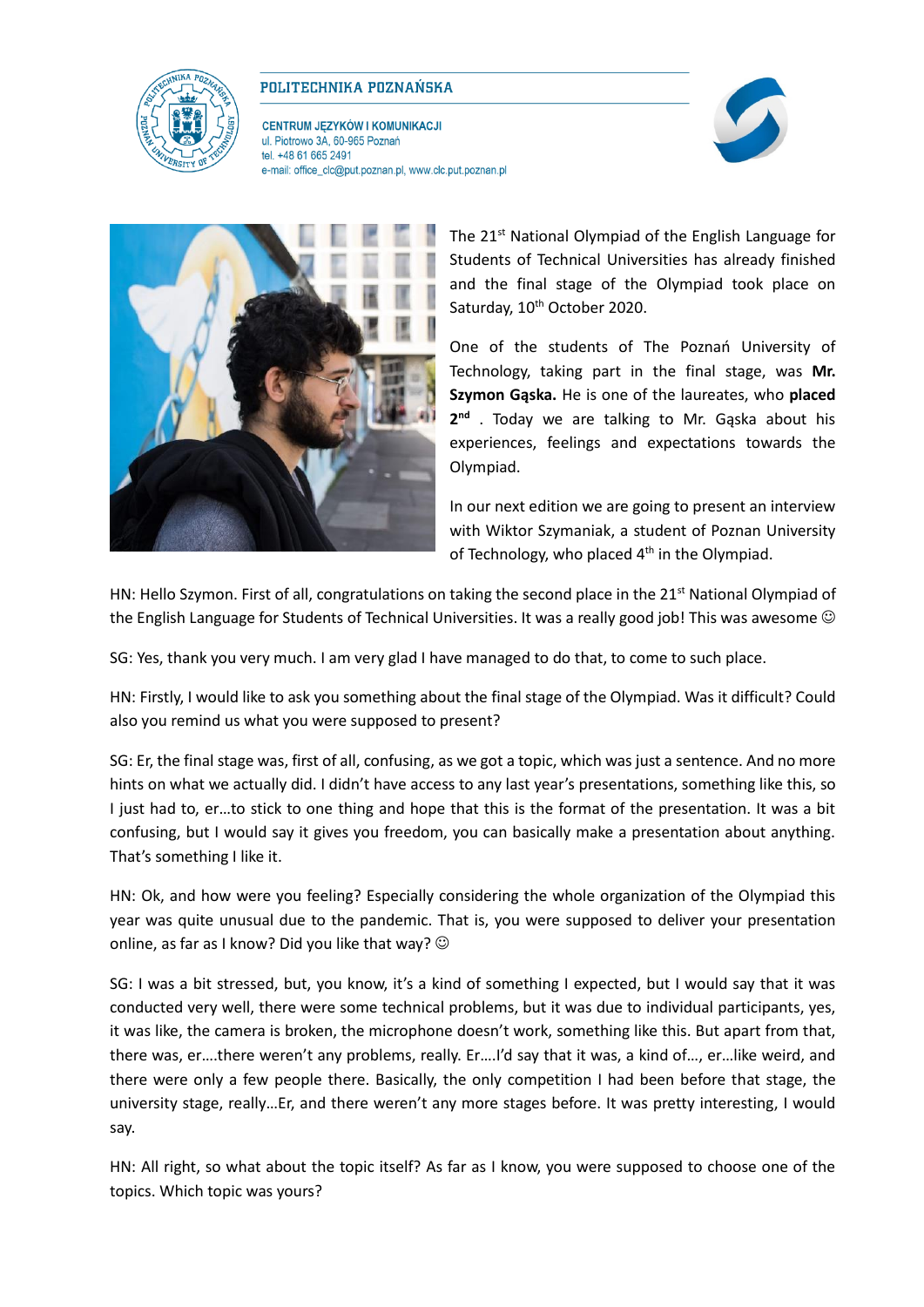

## POLITECHNIKA POZNAŃSKA

**CENTRUM JĘZYKÓW I KOMUNIKACJI** ul. Piotrowo 3A, 60-965 Poznań tel +48 61 665 2491 e-mail: office\_clc@put.poznan.pl, www.clc.put.poznan.pl



SG: Yes, as it was very well-known, there were two topics. One was a quote by Woodrow Wilson and it said "I not only use all the brain that I have but also that I can borrow." And there was another question by some psychologist, I forgot his name.

HN: It was Henry Link.

SG: Ah, yes, Henry Link and it says: "We generate fears while we sit. We overcome them by action." So I chose Woodrow Wilson's quote. Well… the reason why I have chosen that one, was, first of all, that I knew that one by Woodrow Wilson and I could, kind of, relate to his quote closer, because I couldn't find any information whatsoever by Henry Link, only that he was a psychologist, so…

HN: Ok, so while we're discussing the presentation, tell me about the length of the presentation and duration of the speech. Because what is important to indicate is that you had to stick to the topic, obviously, but in ten minutes. What about the time of the presentation?

SG: I would actually debate that claim that it's enough, because I just couldn't make it possibly show all my slides in ten minutes. I also wanted to try to add more to my presentation, but I couldn't go fast in seven and a half minutes. So I guess the ten minutes were stressing me. To be honest, I didn't really know how long it is going to be, just not to be longer than ten minutes, but also how much shorter it could be. And now I know that seven and a half minutes is ok.

HN: All right, then. Thank you, Szymon. And now a question concerning taking part in the  $21<sup>st</sup>$  National Olympiad of the English Language for Students of Technical Universities. Was it your first time?

SG. Yes, this was my first time.

HN: Ok then. Why have you decided to participate in the event? What was the reason?

SG: Basically, I can't say there was a reason. There was no reason not to take part in it. I know I am pretty good at English and not attempting it's going to be an opportunity. Yes, so I just went there.

HN: And what were your expectations towards the result, the feedback, the outcome?

SG: I certainly didn't expect to be second.

HN: That's a great achievement, Szymon  $\odot$ 

SG: Thank you  $\odot$  I actually expected to be the seventh, maybe. Some presentations of other participants were well-prepared, and I couldn't understand how well they were done and how good these people were at presenting them, but there were also, I think, two presentations I found quite underwhelming, they were of upper level than us.

HN: Ok, Szymon, one more thing. Why is it worth participating in the Olympiad? What would you say?